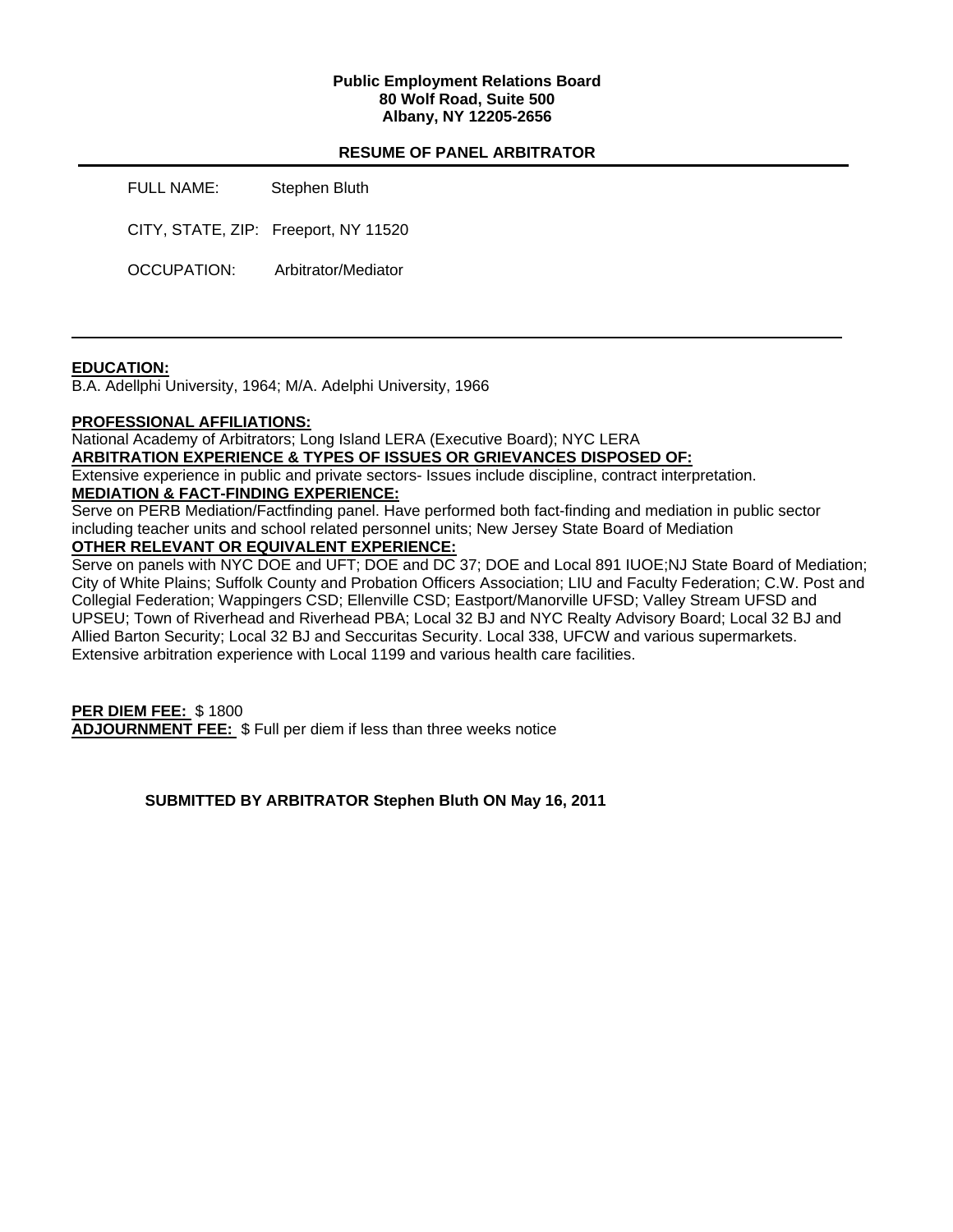#### **Public Employment Relations Board 80 Wolf Road, Suite 500 Albany, NY 12205-2656**

# **BILLING DISCLOSURE STATEMENT**

# ARBITRATOR'S NAME: **Stephen M. Bluth**

The following is a description of my fees and expenses:

# A) HEARING TIME.

- (1) My per diem is \$1800 for each day or any part thereof spent hearing a case.
- (2) If a hearing day exceeds 6 hours, I charge:

 $\Box$ a second full per diem  $\Box$ a prorated per diem

 $\boxtimes$ no additional charge  $\Box$ other (describe) :

(3) Additional comments: no charge if only one day of hearing. Full per diem for second day

# B) STUDY TIME.

- (1) I charge \$ 1800 for each day spent in preparation of the opinion and award.
- (2) This charge  $\boxtimes$  will  $\Box$  will not be prorated for partial days devoted to such preparation.
- (3) Additional comments:

### C) TRAVEL TIME AND EXPENSES.

- (1) When travel time plus hearing time exceeds hours in a calendar day:
	- $\boxtimes$  Not applicable (no additional charge)
	- $\Box$  I charge as follows (describe):
- (2) I charge for actual, travel-related expenses incurred in connection with the case  $\boxtimes$ YES  $\Box$  NO.

Where appropriate, a mileage charge for auto travel will be billed at:

(3) When the scheduled hearing day(s) requires an overnight stay:

 $\boxtimes$ There is no charge, other than for lodging and subsistence.

 $\Box$ I charge as follows (describe): lodging

(4) Additional Comments: